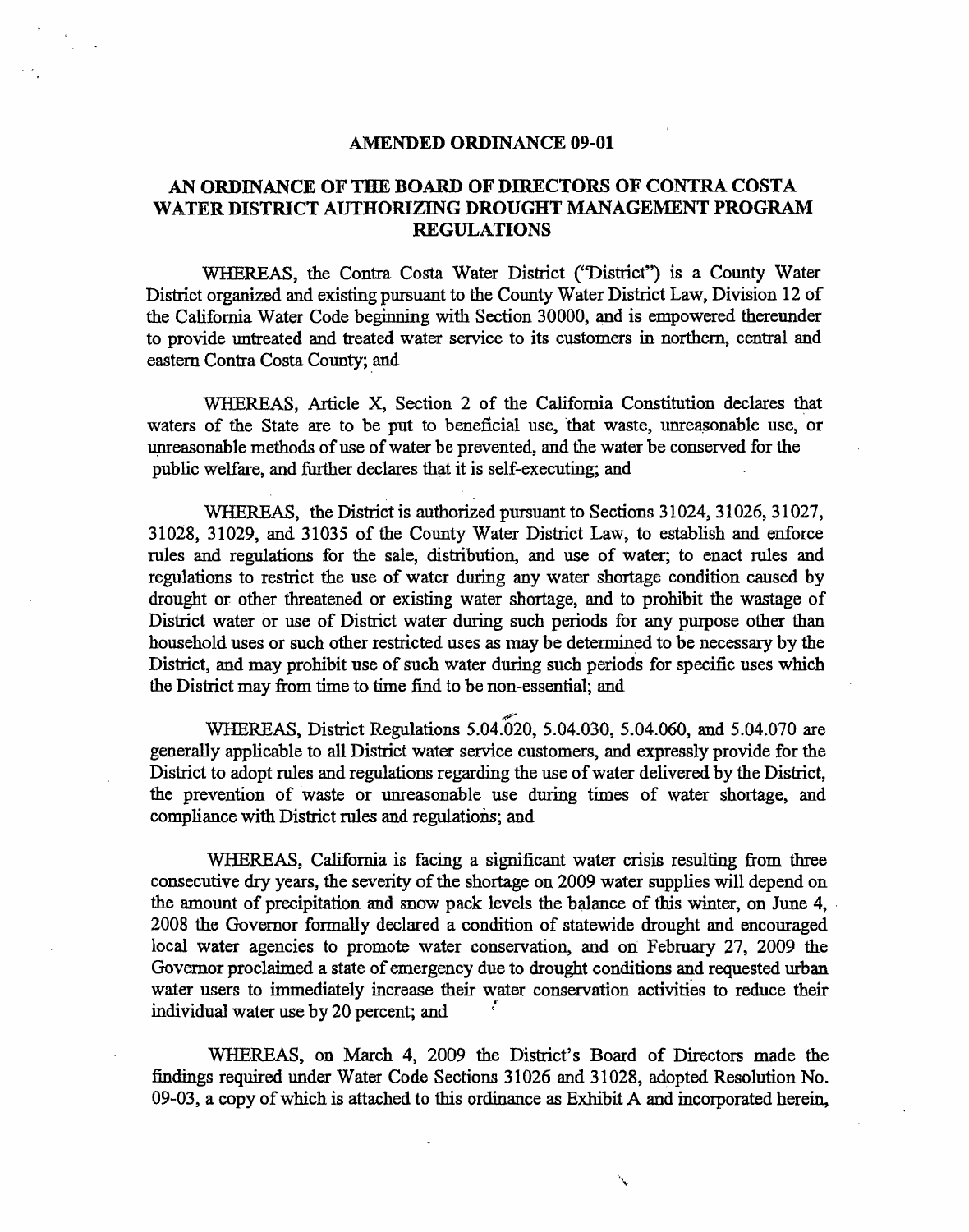Drought Management Program Amended Ordinance No. 09-01 Page 2 of 3

declaring that a water shortage condition now exists within the District, and directed the General Manager to present a proposed ordinance for consideration and first reading by the Board on March 18, 2009; and

WHEREAS, as of March 4, 2009, the date of adoption of Resolution No. 09-03, and based on current and historic water supply availability documented in the April 1, 2009 Docket regarding the Drought Management Program, and the associated Drought Management Program staff report provided as Attachment 2 to the Docket, and incorporated herein, the District projects that its water supplies will be severely impacted in 2009 as a result of current drought conditions.

WHEREAS, all written comments concerning the proposed Drought Management Program prior to or at the April 1, 2009 Public Hearing, all written responses thereto provided by the General Manager or his designee, all oral comments received by the Board of Directors ori March 18, 2009, and all written or oral comments received at the April 1, 2009 Public Hearing have been fully considered by the Board of Directors.

NOW THEREFORE BE IT ORDAJNED by the Board of Directors of the Contra Costa Water District as follows:

- 1. The rules and regulations attached hereto as Exhibit B and incorporated herein are necessary to conserve water, promote effective water supply planning, assure reasonable and beneficial use of water, prevent waste and unreasonable use of water, and prevent unreasonable methods of use of water within the District, and said rules and regulations are necessary to assure that sufficient supplies of water will be available to meet the needs of, and to protect the health and safety of, the District's customers and other members of the public.
- 2. The rules and regulations adopted as part of this ordinance shall be implemented in accordance with the procedures set forth in applicable law.
- 3. If any provision *of* this ordinance, including the rules and regulations attached hereto as Exhibit B and incorporated herein, or any part thereof, is for any reason held to be *ultra vires,* invalid, unenforceable, or unconstitutional, the remaining provisions shall not be affected but shall remain in full force and effect, and to this end the provisions of this ordinance are severable.
- 4. This ordinance shall take effect immediately after its adoption, pursuant to Water Code Section 31027. A summary of this ordinance will be published in a newspaper of general circulation within the District at least five days prior to its adoption, and a summary of the adopted ordinance will be published in a newspaper of general circulation within the District within fifteen days following the Board of Directors adoption action. This ordinance shall remain in full force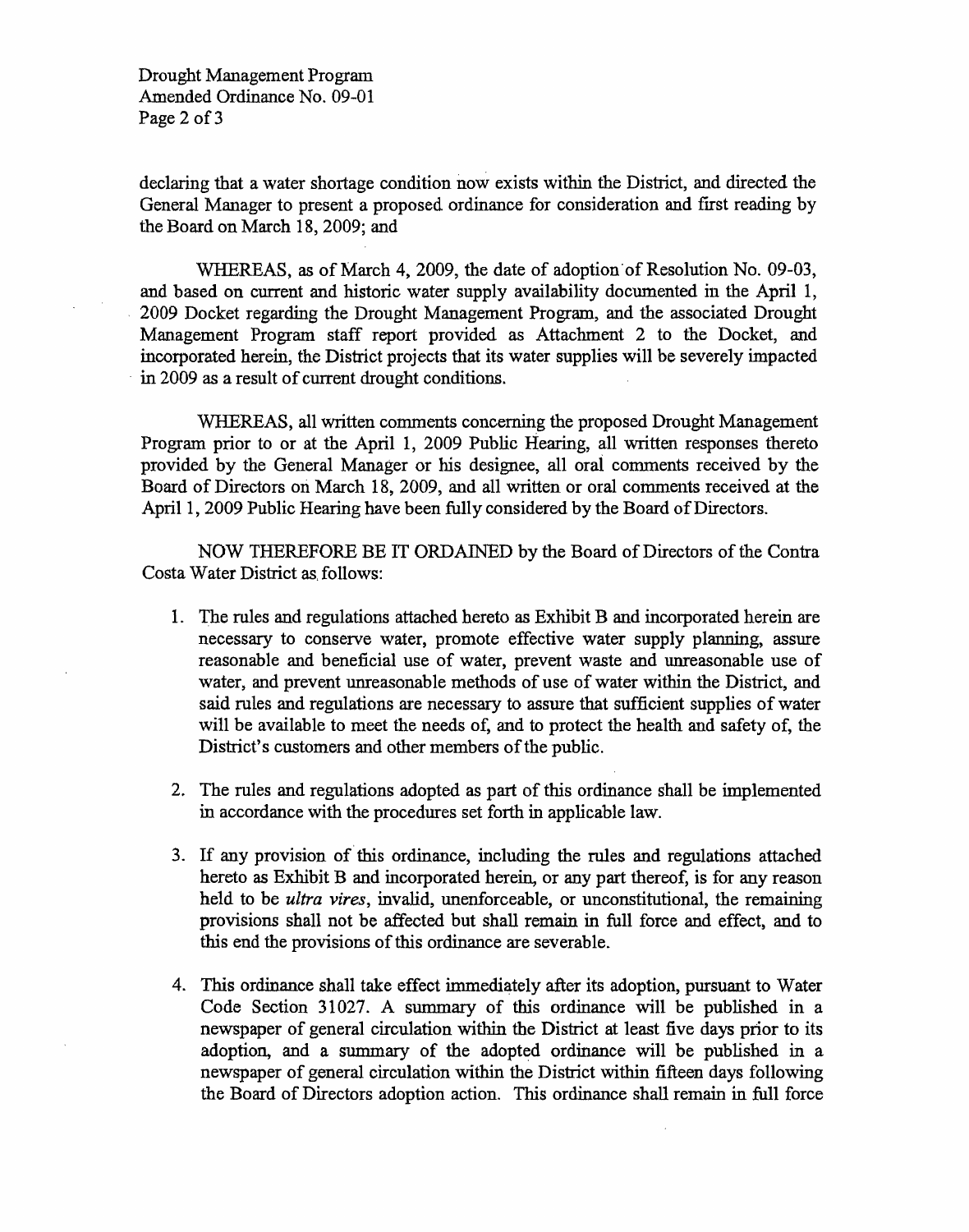and effect until the Board of Directors acts by resolution to declare that the water shortage condition within the District has ended.

- *5.* The General Manager is hereby authorized and directed to cause the rules and regulations established hereby to be inserted in Title 5 of the Contra Costa Water District Code of Regulations, to implement the immediate enforcement thereof, and to provide for their implementation throughout the period of any water shortage condition declared by a resolution of the Board of Directors to exist within the District.
- 6. Pursuant to Water Code Section 31027, modifications to the rules and regulations adopted hereby may be made by amendment to this ordinance.

The foregoing Ordinance was duly and regularly adopted at a meeting thereof held on April 1, 2009, by the Board of Directors of the Contra Costa Water District, by the following vote of the Board:

AYES: Boatmun, Wandry, Anello, Burgh, Campbell

NOES: None

ABSTAIN: None

ABSENT: None

Joseph L. Campbell, President

ATTEST:

 $\frac{1}{2}$ urris

Sharon L. Burris District Secretary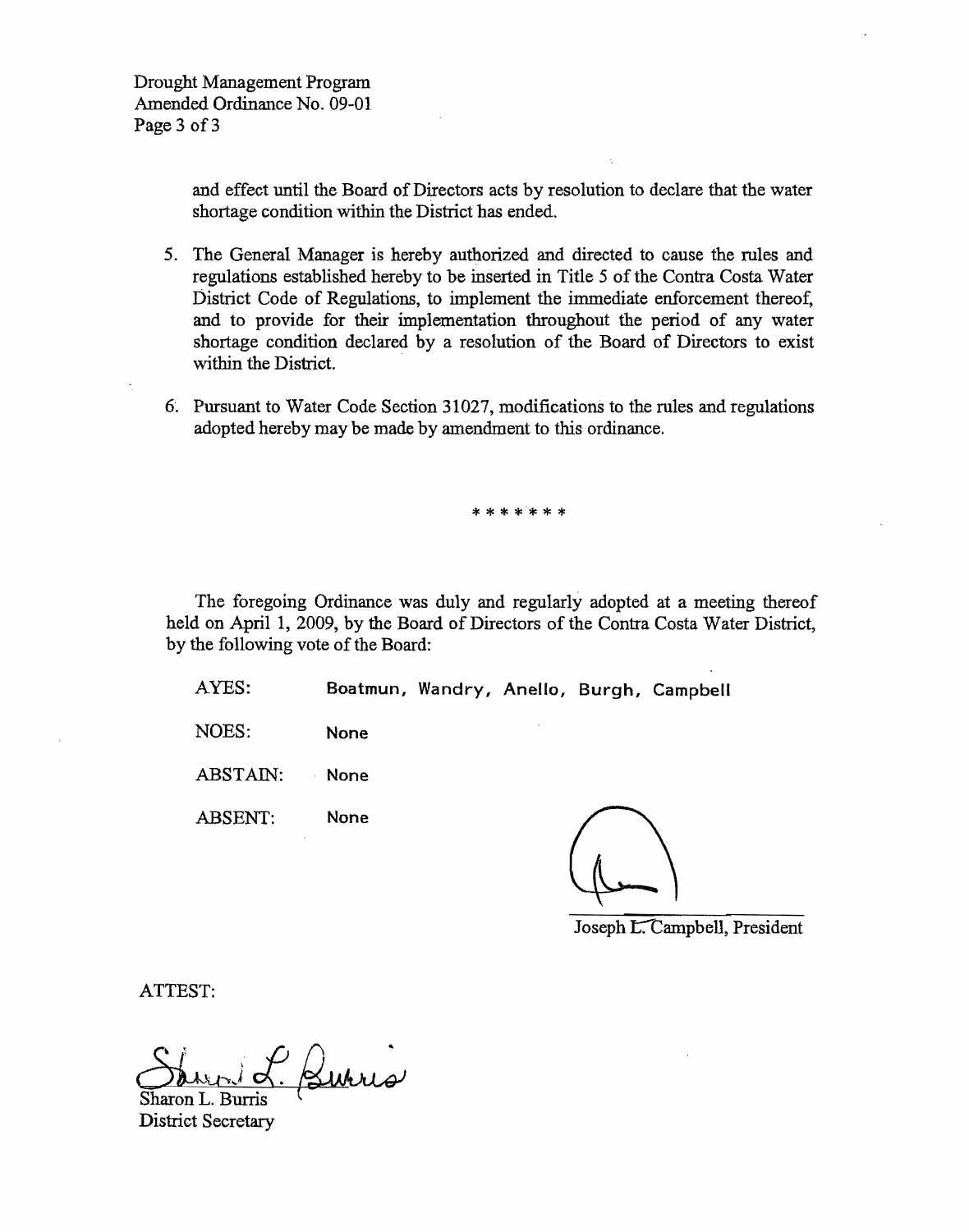**EXHIBIT A** CERTIFIED A TRUE COPY OF THE ORIGINAL

haron L. Burria, District Secretary Contra Costa Water District

#### **RESOLUTION NO. 09-03**

J,

 $\mathcal{L}$ 

### A RESOLUTION OF THE BOARD OF DIRECTORS OF CONTRA COSTA WATER DISTRICT DECLARING A WATER SHORTAGE CONDITION AND DIRECTING PREPARATION OF A PROPOSED ORDINANCE TO INCLUDE WATER USE REDUCTION GOALS BY CUSTOMER CLASS AND OTHER ELEMENTS DEEMED NECESSARY TO SUFFICIENTLY CONSERVE **AVAILABLE WATER SUPPLY**

WHEREAS, United States Bureau of Reclamation (Reclamation) has announced its mitial 2009 water year allocations for the Central Valley Project and reflecting critically dry conditions has forecasted water supply to be available to Contra Costa Water District is 50% of historical use.

WHEREAS, District water conservation efforts, recycled water, and supplemental water purchases have stretched the District's available water supplies.

WHEREAS, in light of USBR's announcement, and continued below normal precipitation conditions, a reduction in water use within the District is needed to ensure that the available supply is sufficient to meet critical domestic, municipal and industrial water needs of the District's customers in 2009, and to ensure that water supplies are not depleted in the event that the following year is also dry.

NOW, THEREFORE, BE IT RESOLVED by the Board of Directors of the CCWD that the Board hereby finds and determines that:

- 1. Each of the facts recited above is incorporated herein;
- 2. Based upon the facts recited above, and based upon the authority contained in Water Code sections 31026 et seq., sections 350 et seq., and in sections 375 et seq., a water shortage condition now exists within the District, and said shortage is caused by drought and other contributing factors; and
- 3. Extraordinary measures are required to conserve the use of water supplied by the District during this water shortage condition, to prevent waste or unnecessary use of water, to prohibit nonessential uses of water, and to conserve the District's water supply in order to meet critical needs of District customers in 2009, and to ensure that the District has an adequate amount of water at the end of 2009 so that customers needs can still be met in 2010 even if dry conditions and other factors effecting water supply availability result in a continuing water shortage.

BE IT FURTHER RESOLVED that the General Manager is hereby directed to prepare a proposed ordinance for first reading of the Board at its regular meeting on March 18, 2009 and for second reading, public hearing and potential adoption by the Board at its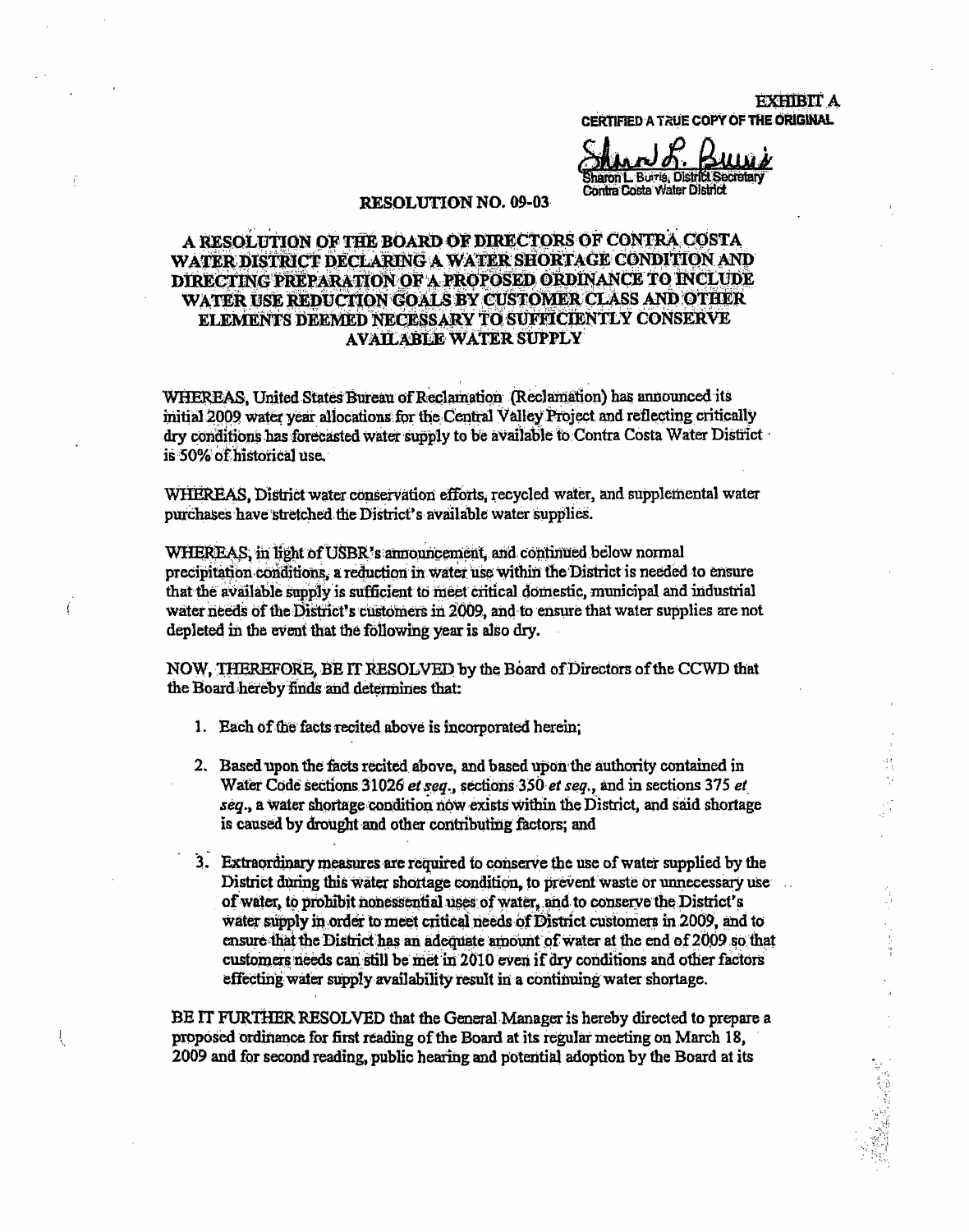Resolution No. 09-03 Page 2 of 2

regular meeting on April 1, 2009, and, consistent with the findings and declarations contained herein, to include in the proposed ordinance those water use reduction goals by customer class deemed necessary to sufficiently conserve the available water supply so that the critical needs of District customers can be met.

BE IT FURTHER RESOLVED that the General Manager or his designee is hereby directed to publish a notice of the time and place of the public hearing and a summary of the proposed ordinance in a newspaper of general circulation within the District at least five days prior to April 1, 2009.

#### \*\*\*\*\*\*

The foregoing Resolution was duly and regularly adopted at a meeting held on the 4<sup>th</sup> of March 2009 by the Board of Directors of the Contra Costa Water District by the following vote of the Board:

AYES: Burgh, Boatmun, Anello, Campbell, Wandry

NOES: **None** 

ĺ

Í

ABSTAIN: None

**ABSENT: None** 

Joseph L. Campbell, President

**ATTEST:** Sharon L. Burris, Digirict Secretary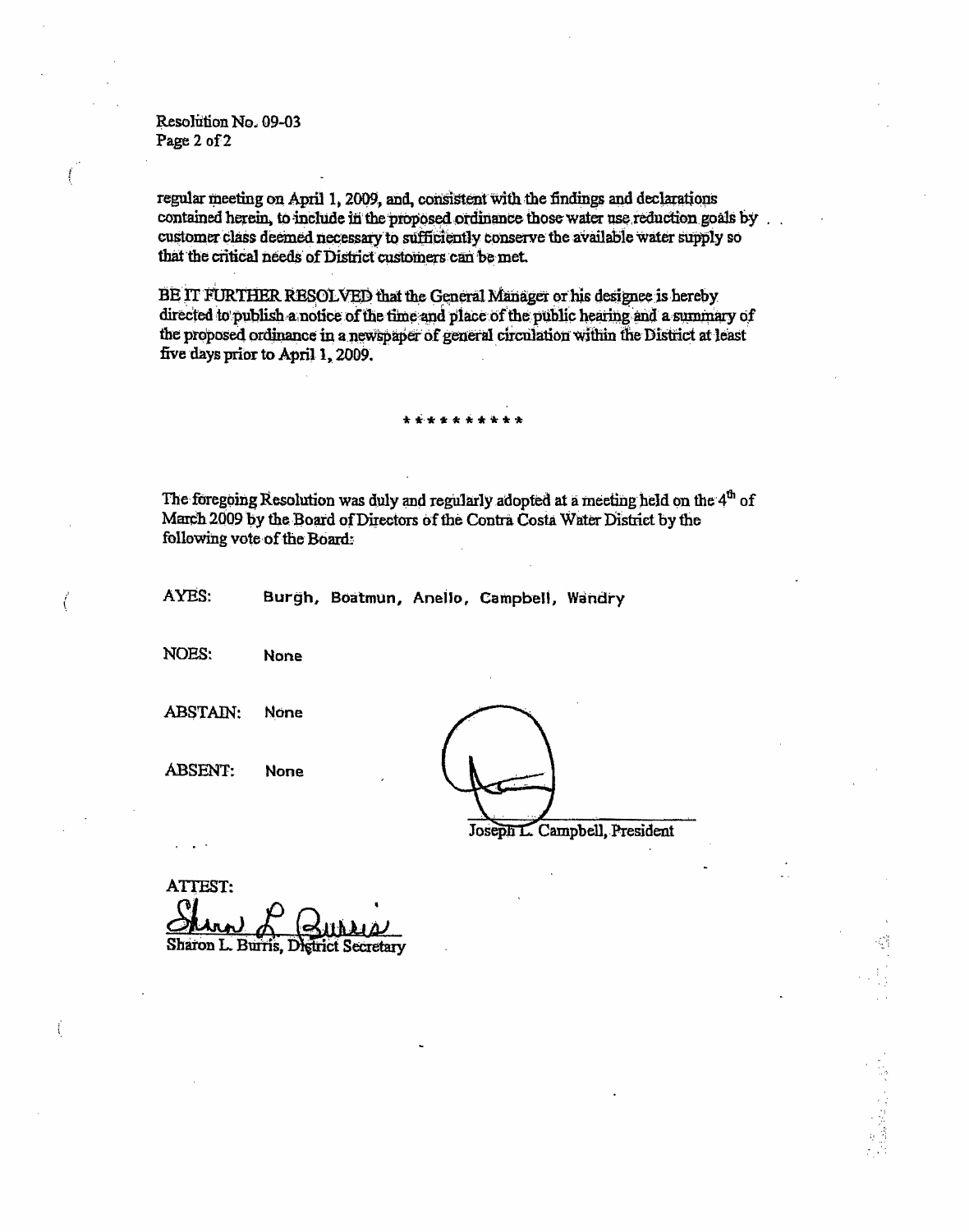EXHIBIT B

### **CONTRA COSTA WATER DISTRICT AMENDED ORDINANCE NO. 09-01 DROUGHT MANAGEMENT PROGRAM RULES AND REGULATIONS (FIFTEEN PERCENT WATER REDUCTION PROGRAM)**

### **ARTICLEl**

### **PURPOSE AND INTENT**

The purpose of this ordinance, including the Rules and Regulations ("Regulations") contained herein, is to conserve the water supply of the Contra Costa Water District (''District") for the greatest public benefit with particular regard to public health, fire protection, industrial and domestic use, and to conserve water by reducing waste, and to the extent necessary by reason of drought and the existing water shortage condition to reduce water use fairly and equitably. This ordinance is adopted pursuant to Water Code Sections 31026 - 31029 and Sections 350 *et seq.* and 375 *et seq.* 

### **ARTICLE2**

### **EFFECTIVE PERIOD.**

These Regulations shall become immediately effective upon adoption of this ordinance and shall remain in effect during the water shortage condition within the District which the District's Board of Directors ("Board") declared on March 4, 2009 by Resolution No. 09-03, and during any future water shortage condition within the District declared to exist by the Board by a . future resolution, and shall continue in effect until such date that the Board declares by resolution that such water shortage condition has ended.

### **ARTICLE3**

### **ALLOCATION OF UNTREATED WATER**

In the event that the Board finds and determines that a fifteen percent (15%) reduction in untreated water use is necessary to ensure that the available supply is sufficient to meet critical domestic, municipal, and industrial water needs of the District's customers and to ensure that water supplies are not depleted should the following year also be dry, each user of untreated water furnished by the District is strongly urged to voluntarily reduce their current water use during each billing period by at least the percentage reduction shown in Table 1 for their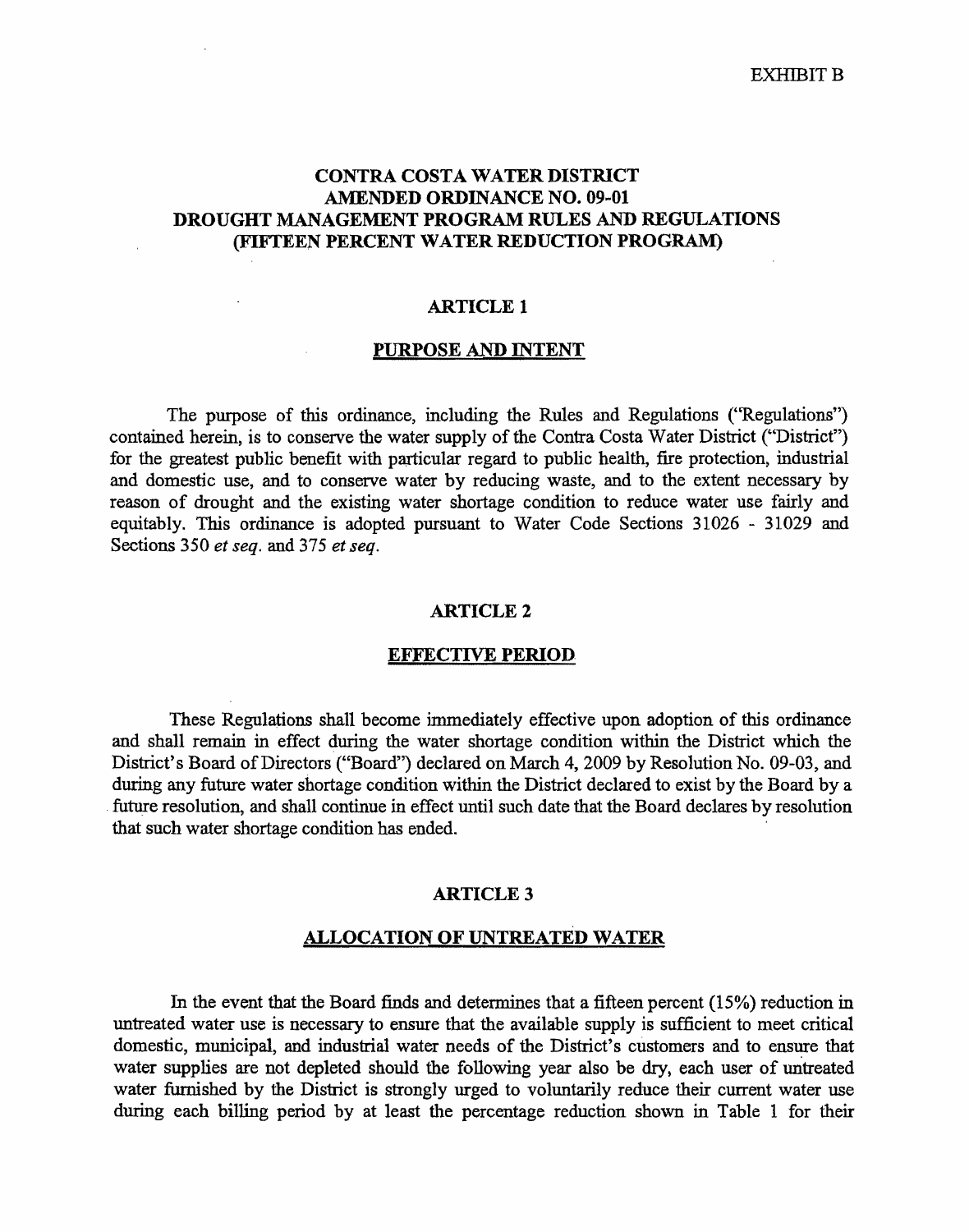Contra Costa Water District Amended Ordinance No. 09-01 Drought Management Program Rules and Regulations Page 2 of 6

respective customer class, as compared to the average quantity of water furnished by the District and used during the corresponding period in 2005, 2006, and 2007.

| <b>Customer Class</b>  | <b>Water Use Reduction %</b> |
|------------------------|------------------------------|
| Industrial             | 5%                           |
| Wholesale Municipal    | 15%                          |
| Irrigation/Agriculture | 45%                          |

### **Table 1 - 15% Program - Untreated Water Use Reduction Goals**

### **ARTICLE4**

### **ALLOCATION OF TREATED WATER**

In the event that the Board finds and determines that a 15% reduction in treated water use is necessary to ensure that the available supply is sufficient to meet critical domestic, municipal, and industrial water needs of the District's customers and to ensure that water supplies are not depleted should the following year also be dry, each user of treated water furnished by CCWD is strongly urged to voluntarily reduce their current water use during each billing period by at least the percentage reduction shown in Table 2 for their respective customer class, as compared to the average quantity of water furnished by the District and used during the corresponding period in 2005, 2006, and 2007.

| <b>Customer Class</b>     | <b>Water Use Reduction %</b> |  |
|---------------------------|------------------------------|--|
| Single Family Residential | 15%                          |  |
| Multi-Family Residential  | 15%                          |  |
| Industrial                | 5%                           |  |
| Wholesale Municipal       | 15%                          |  |
| Public Authority          | 15%                          |  |
| Commercial                | 15%                          |  |
| Irrigation                | 45%                          |  |

**Table 2 150/c Dragram Watar Use Reduction Goals**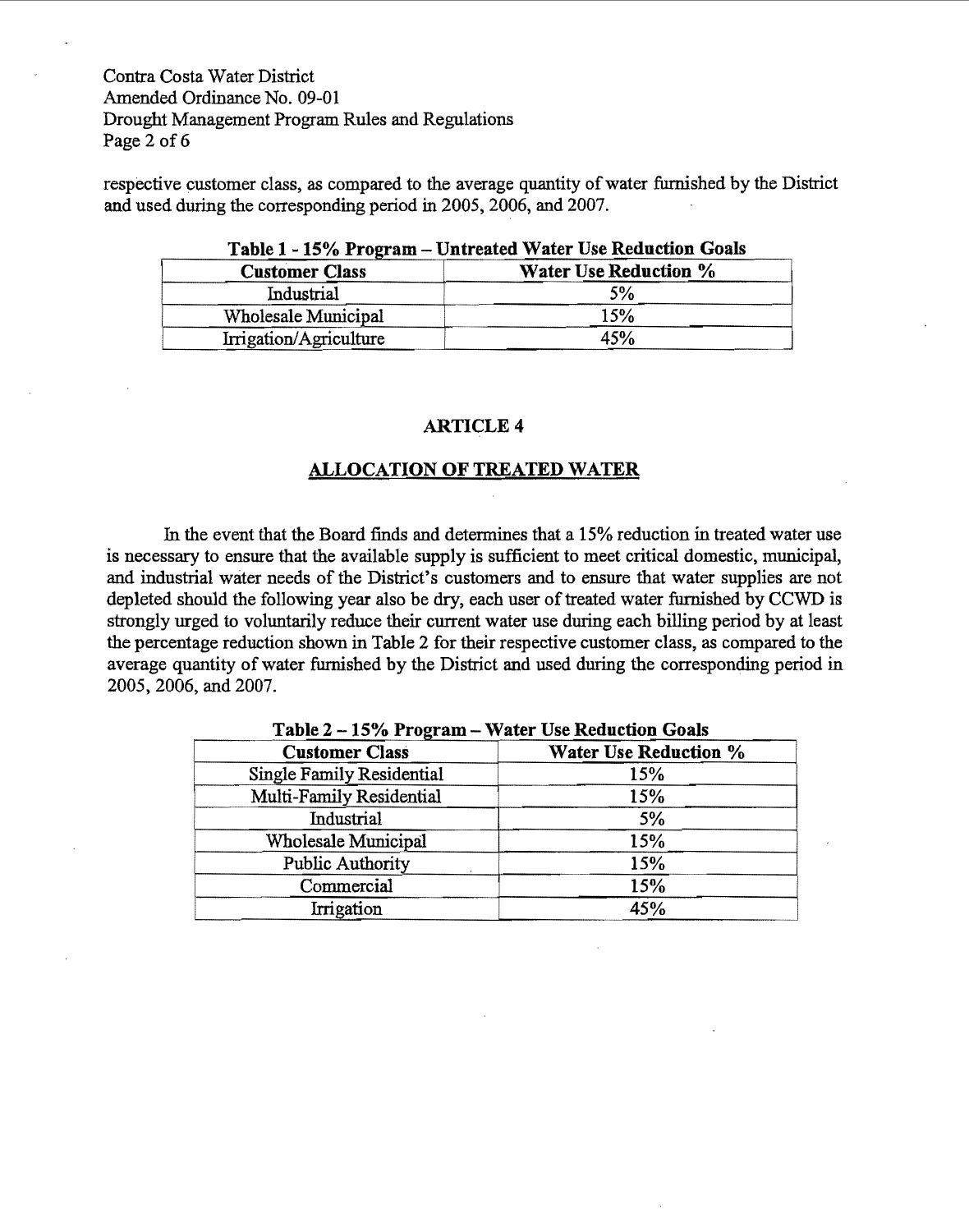Contra Costa Water District Amended Ordinance No. 09-01 Drought Management Program Rules and Regulations Page 3 of 6

### **ARTICLES**

### **EXCESS USE CHARGES**

If a customer uses water in excess of the applicable water usage thresholds enumerated below, they will be subject to an excess use charge as follows:

- · During any billing period, any customer in any Customer Class that increases their water usage, as compared to their average water use for the same billing period during the three-year base period (2005, 2006, and 2007), will be charged an excess use charge equal to four times the current quantity charge applied to the quantity of water used in excess of their average historical use during the three-year base period.
- During any billing period, any Single Family Residential customer with water usage exceeding 1,000 gallons per day that does not achieve the 15% reduction in their water usage, as compared to their average water use for the same billing period during the three-year base period (2005, 2006, and 2007), will be charged an excess use charge equal to four times the current quantity charge for the quantity of water used in excess of the 15% water use reduction goal for the Single Family Residential customer class.
- During any billing period, any treated or untreated water Irrigation or Agricultural customer with water usage exceeding 1,000 gallons per day that does not achieve the 45% reduction in their water usage, as compared to their average water use for the same billing period during the three-year base period (2005, 2006, and 2007), will be charged an excess use charge equal to four times the current quantity charge for the quantity of water used in excess of the 45% water use reduction goal for the Irrigation customer class.

See Attachment I attached to these Regulations and incorporated herein for illustrative examples of how excess use charges are calculated.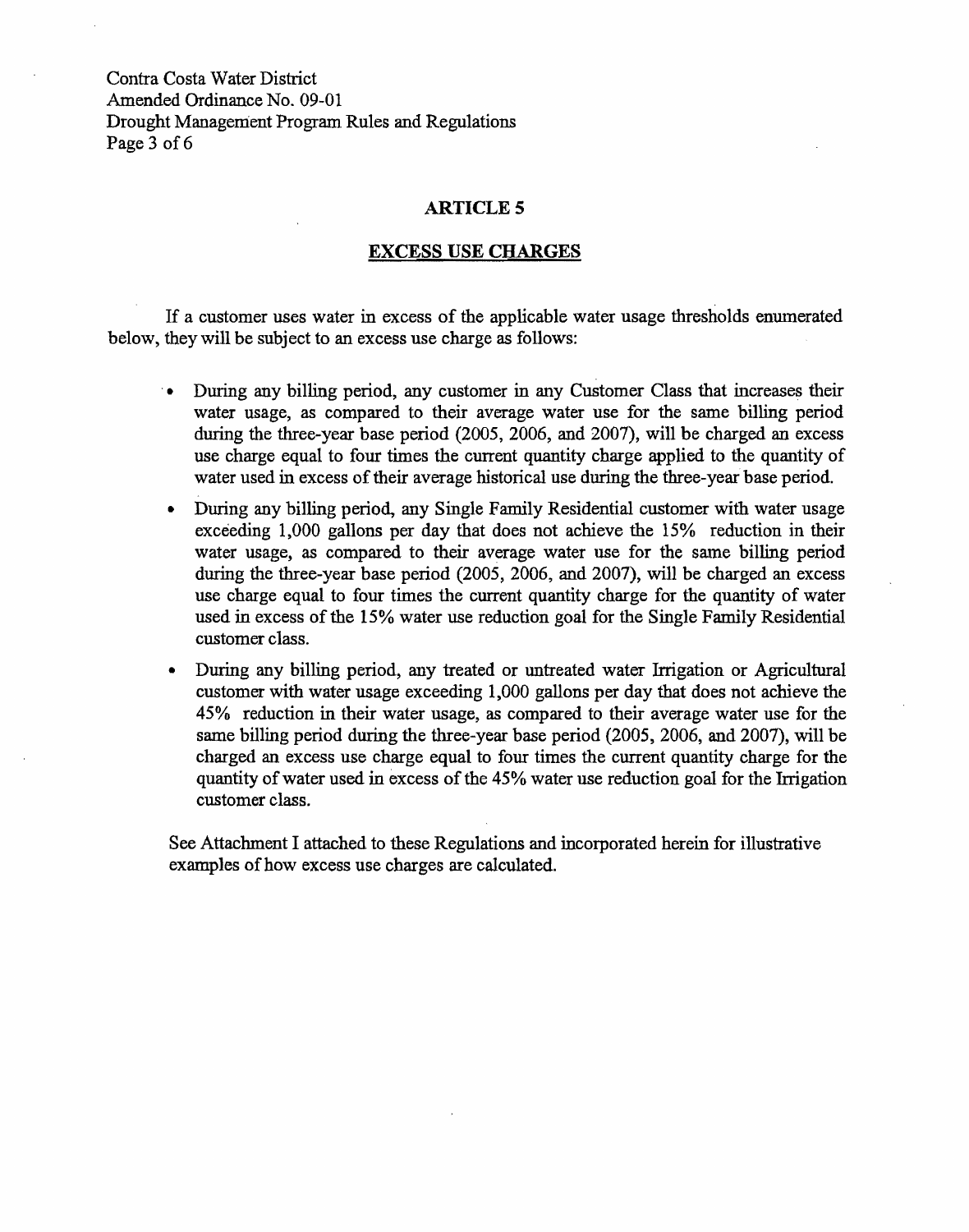Contra Costa Water District Amended Ordinance No. 09-01 Drought Management Program Rules and Regulations Page 4 of 6

### **ARTICLE 6**

## **PROHIBITED USES OF WATER DURING 15% WATER REDUCTION PROGRAM**

The following uses of water supplied by the District have been determined to be wasteful and are prohibited at any time when a 15% water reduction program is in effect:

### **Single Family and Multi-Family Residential Customers**

- a. Using District-furnished water for non-recirculating decorative fountains or filling decorative lakes or ponds.
- b. Washing paved or other hard-surfaced areas, including sidewalks, walkways, driveways, patios, and parking areas with District-furnished water.
- c. Outside watering with District-furnished water that results in excessive flooding or runoffinto a gutter, drain, patio, driveway, walkway or street.
- d. Washirig a vehicle, trailer or boat with District-furnished water using a hose without a shut off nozzle.
- e. Irrigation using District-furnished water through any new connection to the Contra Costa Canal and Laterals system.

# **Non-residen~al C~st~mers** . . . <" • • •

- a. Using District-furnished water for non-recirculating decorative fountains or for filling decorative lakes or ponds.
- b. Washing paved or other hard-surfaced areas, including sidewalks, walkways, driveways, patios, and parking areas with District-furnished water.
- c. Outside watering with District-furnished water that results in excessive flooding or runoff into a gutter, drain, patio, driveway, walkway or street. ·
- d. Flushing sewers or hydrants, testing fire systems or washing streets with Districtfurnished water, except when its determined by the District at its sole reasonable discretion to be necessary for emergencies, protection of public health and safety, or essential operations.
- e. Use of District-furnished potable water for construction, except when it is determined by the District at its sole reasonable discretion that no alternative non-potable water supply is reasonably available.
- f. New water service connections using District-furnished water and having single-pass cooling systems or non-recirculating systems.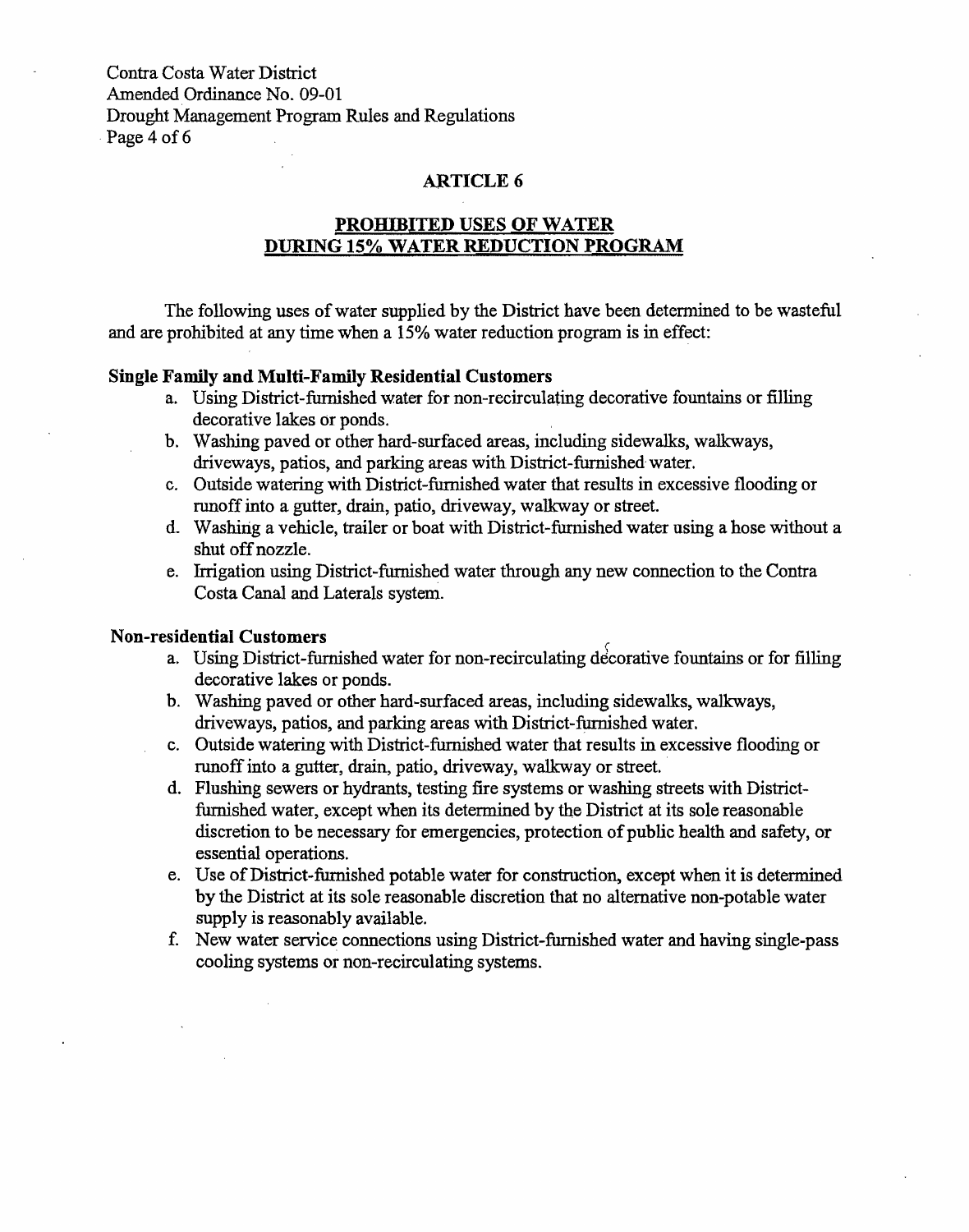Contra Costa Water District Amended Ordinance No. 09-01 Drought Management Program Rules and Regulations Page 5 of 6

### **ARTICLE7**

### **EXCEPTIONS AND WAIVERS**

Written applications for exceptions to, or waivers from, any provision of these Regulations shall be made using the form attached hereto and labeled as Attachment II, and shall be granted in any case where the District determines, at its sole reasonable discretion, that the water budget, restriction, or prohibition may create a hazard to the health and safety of any individual or the public, or would cause undue hardship, including but not limited to, adverse economic impacts such as loss of production or jobs. Denial of an application may be appealed in writing to the District's General Manager or his designee, whose decision shall be final and binding.

Any customer whose account does not have consumption history for all, or any portion, of the three-year base period (2005, 2006 and 2007) used under these rules and regulations to establish the basis for their water budget under the 15% water reduction program, may apply for an exception so that an adjusted water budget may be established.

#### **ARTICLES**

### **PREVENTION OF WASTE**

If the District finds, at its sole reasonable discretion, that a customer is wasting Districtfurnished water by failing to repair a leak in the customer's water system, by permitting excessive water run off from the customer's premises, or by failing to put water received from the District to reasonable and beneficial use, the District shall issue a written warning to the customer to stop the waste. A typical cause of a written warning being issued to a customer would be a violation of one or more of the "Prohibited Uses of Water" set forth in Article 6, but Article 6 is not a limit on the District's authority to determine that a customer is wasting Districtfurnished water. If the customer fails to take prompt, reasonable action to stop the wasteful use, the District may at its discretion suspend delivery of water to the customer or install a device to restrict the flow of water to the customer until the District determines, at its sole reasonable discretion, that there will be no further wasteful use of water by the customer. District determinations made pursuant to this Article may be appealed in writing to the District's General Manager or his designee, whose decision shall be final and binding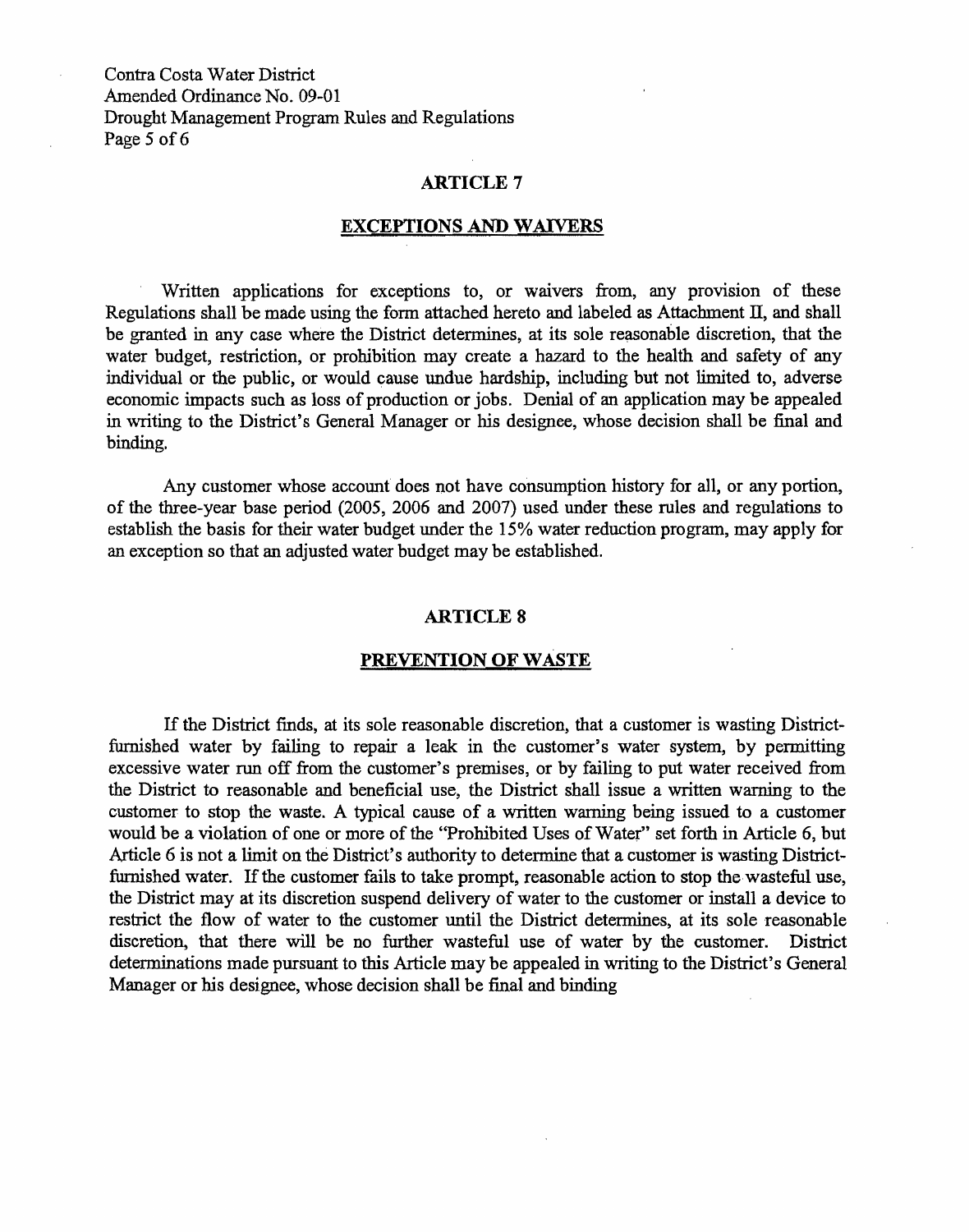Contra Costa Water District Amended Ordinance No. 09-01 Drought Management Program Rules and Regulations Page 6 of 6

### **ARTICLE9**

#### **HYDRANT METERS**

Upon adoption of this ordinance, all then-current District authorizations to use Districtissued Hydrant Meters are immediately revoked, and a new written application must be made for use of a Hydrant Meter during the water shortage condition within the District. While these Regulations are in effect, use of a District-issued Hydrant Meter shall be subject to revised terms and conditions limiting use of District-furnished' water to only those uses that are in accordance with these Regulations. Applicants for Hydrant Meters must demonstrate the purposes and locations for intended use of District-furnished potable water for construction, sewer flushing, street cleaning or other purposes during the period of the declared water shortage condition within the District. Hydrant Meters will be issued only for those uses for which the District at its sole reasonable discretion determines that non-potable water sources are not reasonably available as an alternative.

The District may immediately revoke any Hydrant Meter service authorization when the meter is observed by the District being used in violation of these Regulations. Unauthorized use of District-furnished water supplied through a Hydrant Meter, or obtained from a hydrant without using a Hydrant Meter, constitutes theft of water. District determinations made pursuant to this Article may be appealed in writing to the District's General Manager or *bis* designee, whose decision shall be final and binding

### **ARTICLE 10**

### **SAVINGS CLAUSE**

If any provision of these Regulations, or any part thereof, is for any reason held to be ultra vires, invalid, unenforceable, or unconstitutional, the remaining provisions shall not be affected, but shall remain in full force and effect, and to this end the provisions of these Regulations are severable.

Attachments:

- I. 15% Program-Water Budget and Excess Use Charge Calculations
- Il. Exception Request Form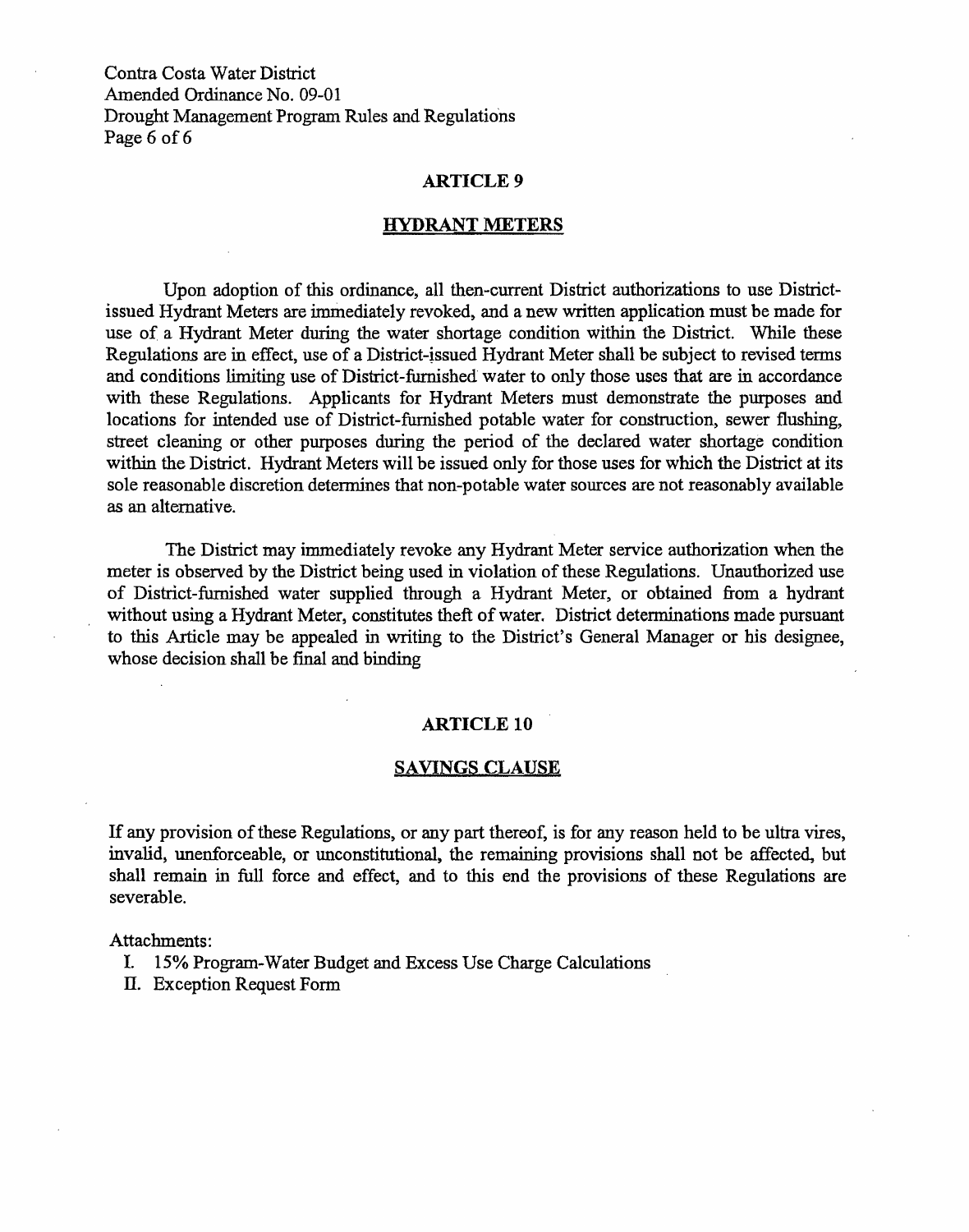# Attachment I

|                                                 |                  |                                                         | Fifteen Percent Program - Single family Residential<br>Historical Averige Issue breeds Rulli (Prilons Partier                                                                                                 |                          |                                |        |       |
|-------------------------------------------------|------------------|---------------------------------------------------------|---------------------------------------------------------------------------------------------------------------------------------------------------------------------------------------------------------------|--------------------------|--------------------------------|--------|-------|
|                                                 |                  |                                                         | Water Budget and Brocks Use Charges Calculations<br><b>Two-Month Billing Period</b>                                                                                                                           |                          |                                |        |       |
| In Gallons Per Day (GPD)                        |                  |                                                         |                                                                                                                                                                                                               |                          |                                |        |       |
| Three-Year                                      |                  |                                                         |                                                                                                                                                                                                               |                          | <b>Excess Use Charge</b>       |        |       |
| (historical)                                    | Drought          | Water                                                   |                                                                                                                                                                                                               |                          | <b>FOUR FIRE ORDER CRAFTER</b> |        |       |
| <b>Average Usage</b>                            | <b>Reduction</b> | <b>Budget</b>                                           | If exceed water budget by:                                                                                                                                                                                    |                          |                                |        |       |
| (GPD)                                           | Percentage       | (GPD)                                                   | 510925                                                                                                                                                                                                        |                          | 15%                            | 20%    | 25%   |
| 1,000                                           | 15%              | 850                                                     | 936                                                                                                                                                                                                           | 372                      | \$908                          | \$1.44 | \$480 |
| 1,500                                           | 15%              | 1,275                                                   | 54)                                                                                                                                                                                                           | 108                      | 162                            | $-216$ | 270   |
| * Quantity Charge: \$0.3520 per hundred gallons |                  |                                                         |                                                                                                                                                                                                               |                          |                                |        |       |
|                                                 |                  |                                                         | Fifteen Percent Program - Residential (Single Family & Multi-Family)<br>Customer Increases Usage Beyond Historical Average Usage<br><b>Excess Use Charges Calculations</b><br><b>Two-Month Billing Period</b> |                          |                                |        |       |
| In Gallons Per Day (GPD)                        |                  |                                                         |                                                                                                                                                                                                               |                          |                                |        |       |
| Three-Year                                      |                  |                                                         |                                                                                                                                                                                                               | <b>Excess Use Charge</b> |                                |        |       |
| (historical)                                    |                  |                                                         | times thus stity thated                                                                                                                                                                                       |                          |                                |        |       |
| <b>Average Usage</b>                            |                  | increase usage beyond three-year historical average by: |                                                                                                                                                                                                               |                          |                                |        |       |

101

 $526$ 

6S

1S

\$39

102

20%

342

136

\$6.

 $170$ 

| * Quantity Charge: \$0.3520 per hundred gallons |  |  |  |
|-------------------------------------------------|--|--|--|

(GPD 300 800

|                                |                                               | Fifteen Percent Program - Irrigation and Agricultural<br>Historieal Average Usage Exterds 1,000 Callons Per Day<br><b>Water Budget and Excess Use Charges Calculations</b> | <b>Monthly Billing Period</b> |         |                                                  |                          |     |      |
|--------------------------------|-----------------------------------------------|----------------------------------------------------------------------------------------------------------------------------------------------------------------------------|-------------------------------|---------|--------------------------------------------------|--------------------------|-----|------|
| In Gallons Per Day (GPD)       | Three-Year                                    |                                                                                                                                                                            |                               |         |                                                  |                          |     |      |
|                                | (historical)                                  | <b>Drought</b>                                                                                                                                                             | Water                         |         | FOUR times Quantity Charge-                      | <b>Excess Use Charge</b> |     |      |
| <b>Customer</b><br><b>Type</b> | <b>Average Usage</b><br>(GPD)                 | <b>Reduction</b><br>Percentage                                                                                                                                             | <b>Budget</b><br>(GPD)        | $5\% -$ | If exceed water budget by:<br>10%                | $15\% + 20\%$            |     | 25%  |
| Treated                        | 1,000                                         | 45%                                                                                                                                                                        | 550                           | 892     | 3241                                             | 536                      | 848 | 860  |
| Untreated                      | 10,000                                        | 45%                                                                                                                                                                        | 5,500                         | 53      | atori:                                           | 159)                     | 272 | 265. |
| <b>Quantity Charge:</b>        | Treated Water - \$0.3520 per hundred gallons; |                                                                                                                                                                            |                               |         | Untreated Water - \$1.60320 per thousand gallons |                          |     |      |
|                                |                                               | Fifteen Percent Program - All Non-Residential Customers<br><b>Customer Increases Usage Beyond Historical Average Usage</b><br><b>Excess Use Charges Calculations</b>       | <b>Monthly Billing Period</b> |         |                                                  |                          |     |      |
| In Gallons Per Day (GPD)       |                                               |                                                                                                                                                                            |                               |         |                                                  |                          |     |      |
|                                | Three-Year                                    |                                                                                                                                                                            |                               |         | <b>Excess Use Charge</b>                         |                          |     |      |
|                                | (historical)                                  |                                                                                                                                                                            |                               |         | <b>EDER times Quantity Charge.</b>               |                          |     |      |

|                   | (historical)         | <b>Excession of the Community Charge Community Charge Community Charge Community Charge Community Charge Community</b> |
|-------------------|----------------------|------------------------------------------------------------------------------------------------------------------------|
| Customer          | <b>Average Usage</b> | If increase usage beyond three-year historical average by:                                                             |
| <b>Type</b>       | <b>GPD)</b>          |                                                                                                                        |
| Treated           | .000                 |                                                                                                                        |
| <b>IUntreated</b> | 10,000               |                                                                                                                        |

\* Quantity Charge: Treated Water - \$0.3520 per hundred gallons; Untreated Water - \$1.60320 per thousand gallons